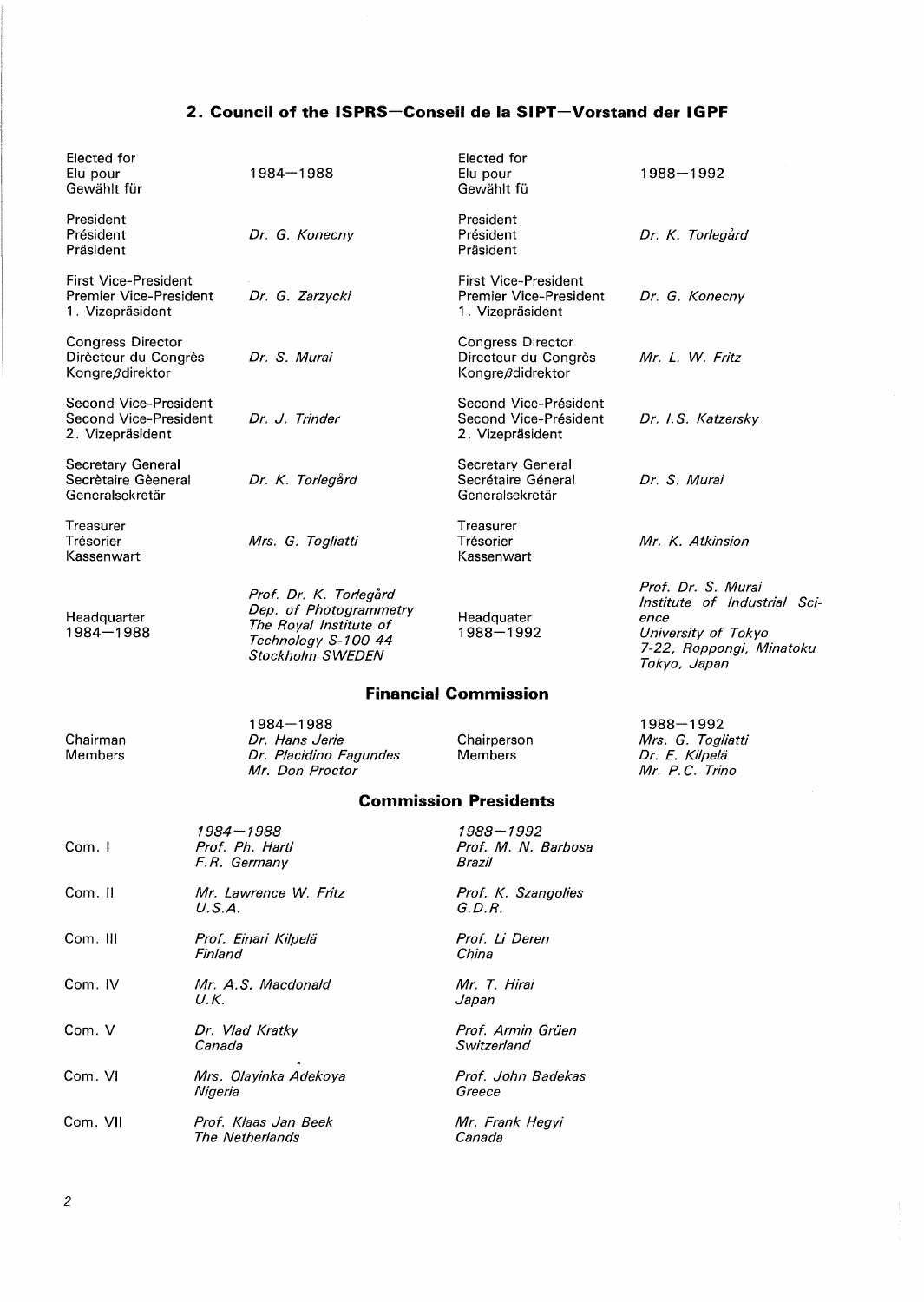



Con Council Members 1984-1988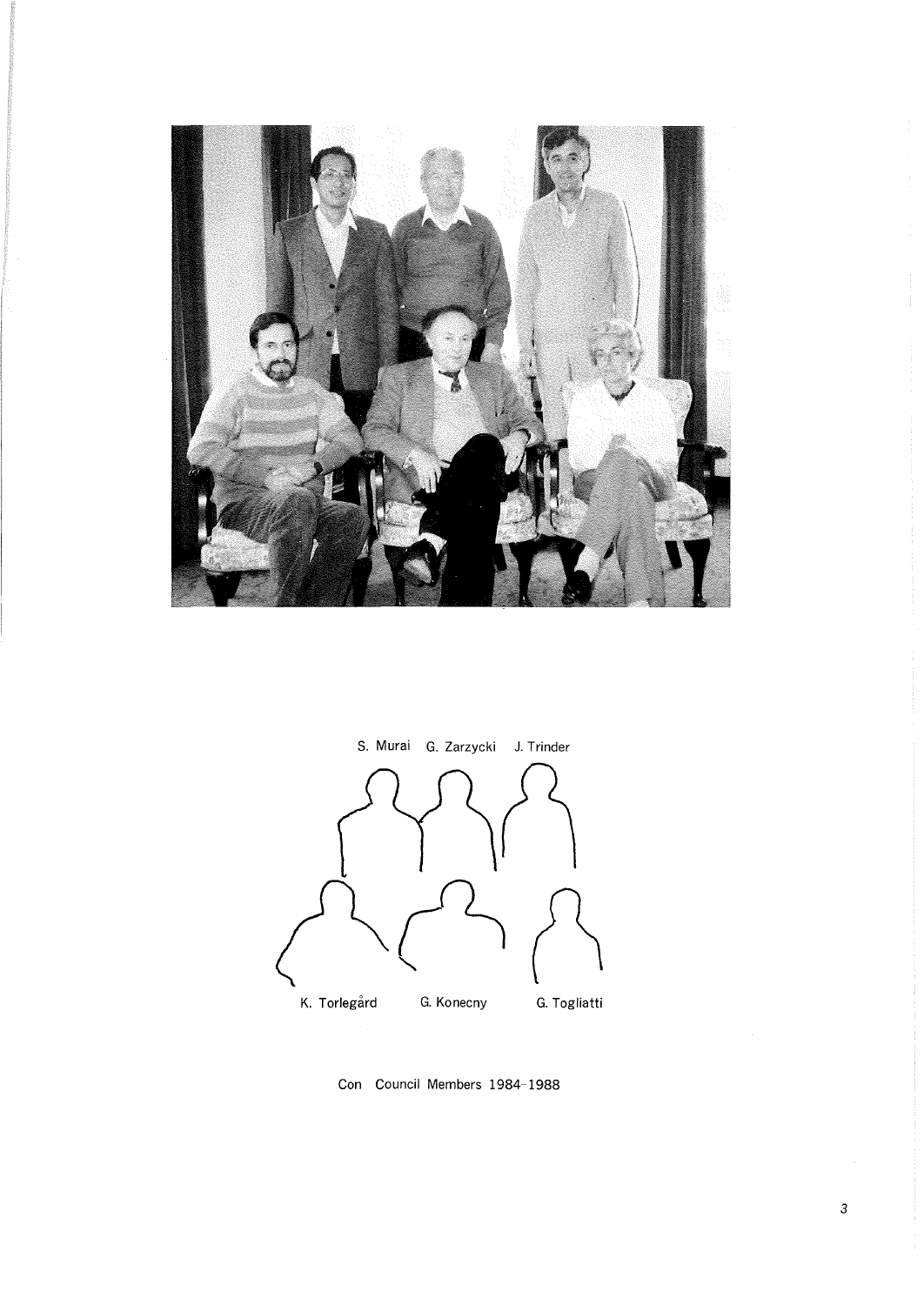

Outgoing and lncomming Councils and Commission Presidents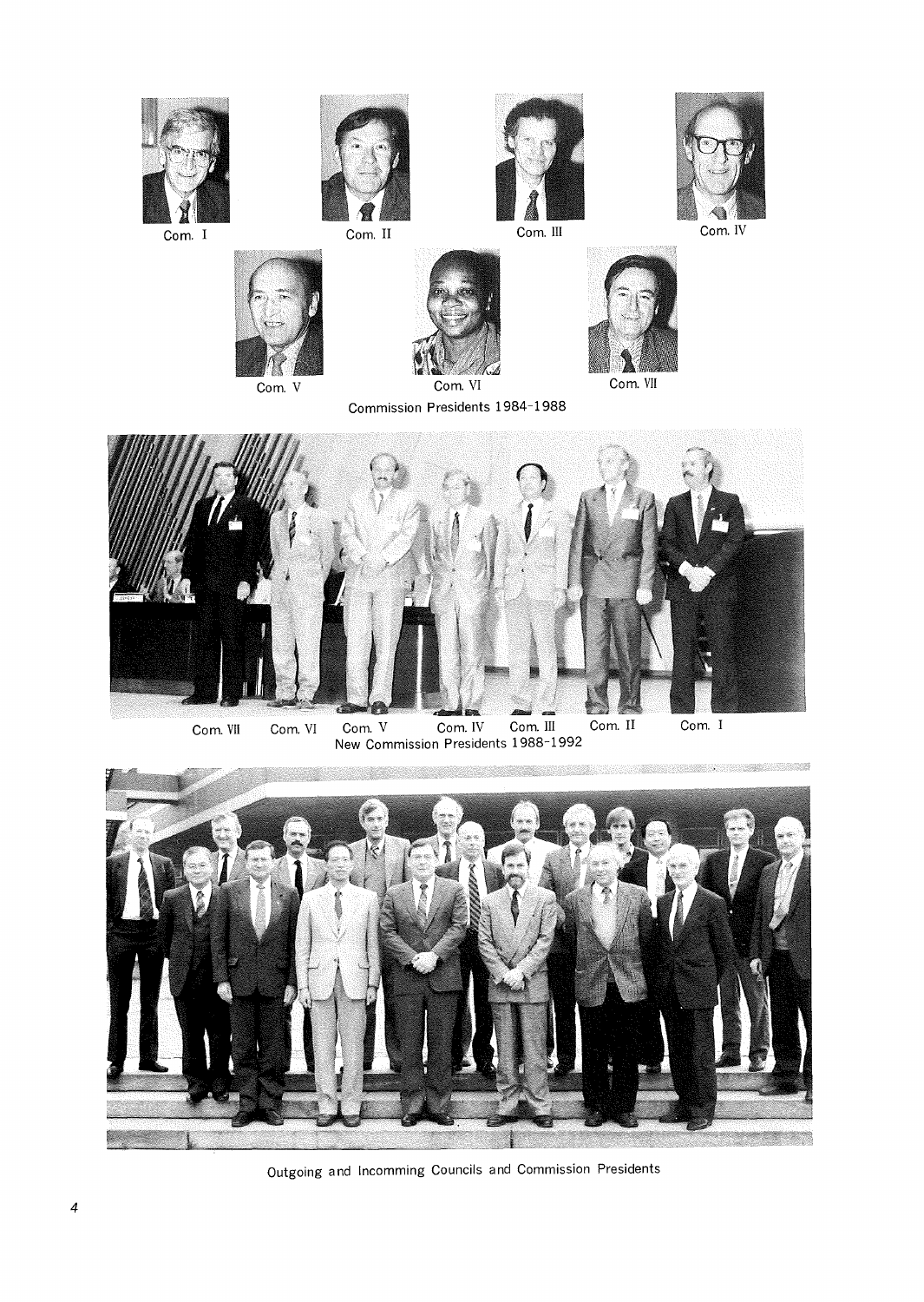# **Address of the Officers of ISPRS 1988-1992**

#### **President**

Prof. Dr. Kennert Torlegård Dept. of Photogrammetry The Royal Inst. of Technology S-100 44 Stockholm Sweden

|       | Phone +46-8-790 7344   |  |
|-------|------------------------|--|
|       | 7352                   |  |
|       | 5345                   |  |
| Telex | $+54 - 10389$ KTHB S   |  |
| Fax:  | $+46-8-10.91.99$       |  |
| Fax   | $+46-8-7906610$        |  |
|       | E-mail: Ktd@fmi.kth.se |  |
|       |                        |  |

(Home) Kungsvaegen 21  $S-182$  75 Stocksund. Sweden Phone +46-8-857 811

### **1st Vice President**

Prof. Dr. Gottfried Konecny Institute for Photogrammetry and Engineering Surveys University of Hannover Nienburger Str. 1 D-3000 Hannover 1 F. R. Germany

Phone +49-511-762-2481<br>Telex +49-923 868 UNIHI +49-923 868 UNIHND Fax  $+49-511-762$  3456

(Home) Wartheweg 22 D-3000 Hannover 71 F.R. Germany Phone +49-511-528 251

#### **2nd Vice President**

Dr. Ivan S. Katzarsky Scientific and Technical Union of Geodesy Section of Photogrammetry and Remote Sensing 1 08 Rakovski Street P .0. Box 431 1000 Sofia. Bulgaria

Phone +359-2-893 379 Telex +67-221 85 NTS BG<br>Cable NTS Sofia NTS Sofia

(Home) 22 Omortag Street 1124 Sofia. Bulgaria Phone +359-2-449 691

# **Secretary General**

Prof. Dr. Shunji Murai Institute of Industrial Science University of Tokyo 7-22 Roppongi, Minatoku Tokyo 106, Japan

Phone +81-3-402 6231 X2560<br>Telex +72-0242 7317 KOSMU Telex +72-0242 7317 KOSMUR J<br>Fax +81-3-479 2762  $+81 - 3 - 4792$ 

(Home) 4-21-9 Mejirodai Hachioji, Tokyo Japan Phone +81-426-63 0858

#### **Treasurer**

Mr. Keith Atkinson University College London Photogrammetry and Surveying Gower Street London WC1E 6BT U.K.

Phone +44-1-387 7050 X2741 Telex +51-296 273 UCLENG G Fax  $+44-1-3878057$ 

(Home) 22 Red House Drive Sonning Common Reading RG4 9NT, U. K. Phone +44-734-722 844

#### **Congress Director**

Mr. Lawrence W. Fritz GE Aerospace Business Group P. 0. Box 8048-1 OA26 Philadelphia, PA 19101 U.S.A.

Phone +215-531 3205 **Telex** Fax +261745 +215-354 2020 +215-354 4030

(Home) 14833 Lake Terrace, Rockville, MD 20853 U.S.A. Phone +301-460 9046